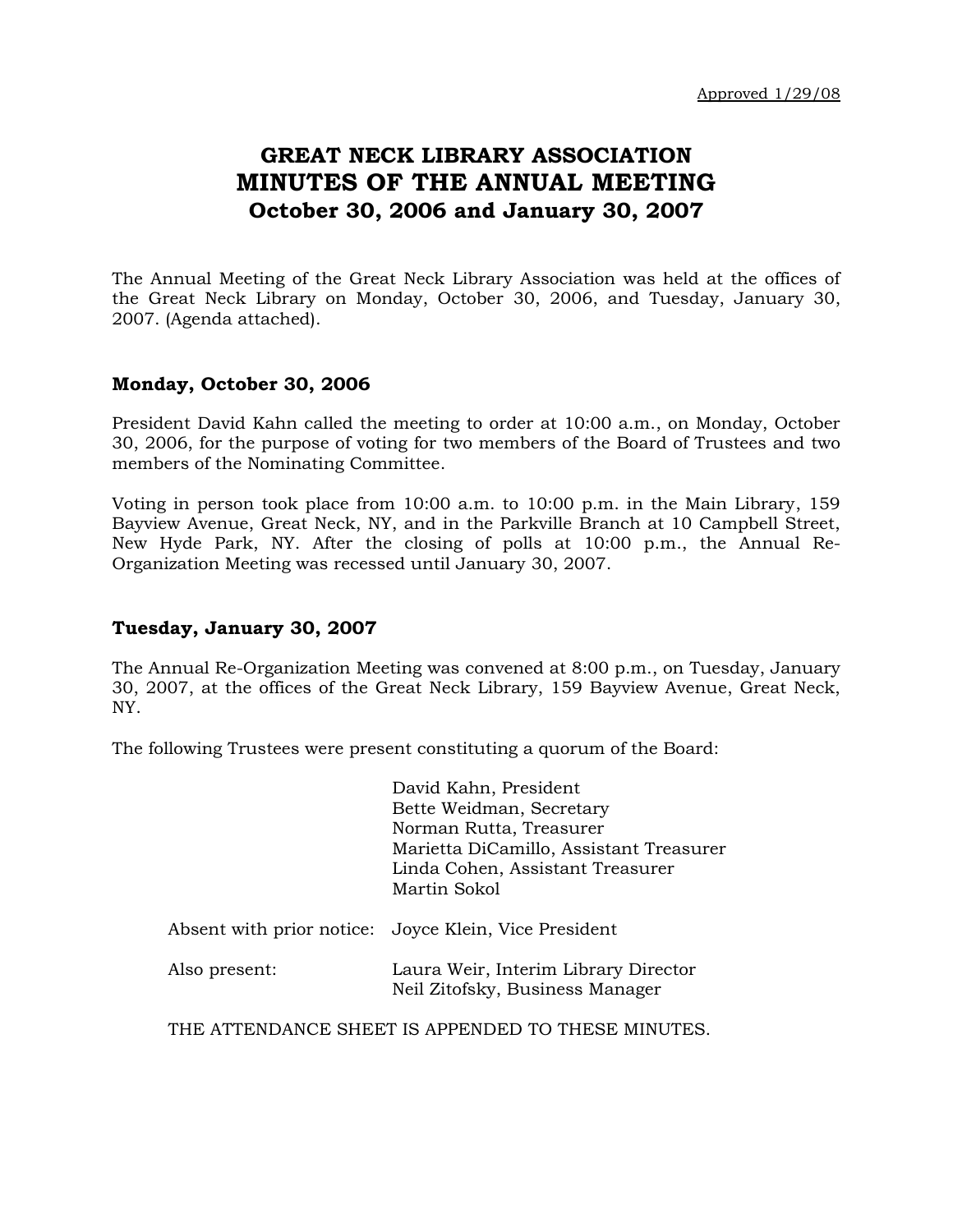# **CALL TO ORDER**

President Kahn called the meeting to order at 8:10 p.m. and welcomed everyone.

### **MINUTES**

Upon motion by Linda Cohen, seconded by Marietta DiCamillo, and after discussion, it was,

> **RESOLVED**, that the Board of Trustees of the Great Neck Library approve the Minutes of the October 31, 2005, Annual Meeting and January 17, 2006, Annual Re-Organization Meeting, as presented.

**VOTE:** Yes 6 (Cohen, DiCamillo, Kahn, Rutta, Sokol, Weidman) MOTION CARRIED UNANIMOUSLY

### **ELECTION RESULTS**

Secretary Weidman reported on the results of the October 30, 2006 election as follows:

| Board of Trustees                                             | Nominating Committee                                           |
|---------------------------------------------------------------|----------------------------------------------------------------|
| Jonathan Kahn – 530 votes<br>Andrew Greene – 2050 votes       | Frederick Pomerantz – 544 votes<br>Naomi Feldheim – 2085 votes |
| Robert Spitalnick – 577 votes<br>Janet Eshaghoff - 2152 votes | Barton Sobel – 666 votes                                       |

She welcomed Janet Eshaghoff and Andrew Greene to the Board of Trustees and Naomi Feldheim and Barton Sobel to the Nominating Committee.

Trustee Weidman expressed gratitude to retiring Trustee Joyce Klein and retiring Nominating Committee members Ellen Birnbaum and Martha Cohen for their hard work on behalf of the Library; also, Jonathan Kahn, Robert Spitalnick and Frederick Pomerantz for their interest in the Library's affairs and it was hoped that they would continue their involvement.

### **REPORTS**

THE ANNUAL REPORT, CONTAINING THE TEXT OF THE PRESIDENT, TREASURER AND DIRECTOR'S REPORTS, IS APPENDED.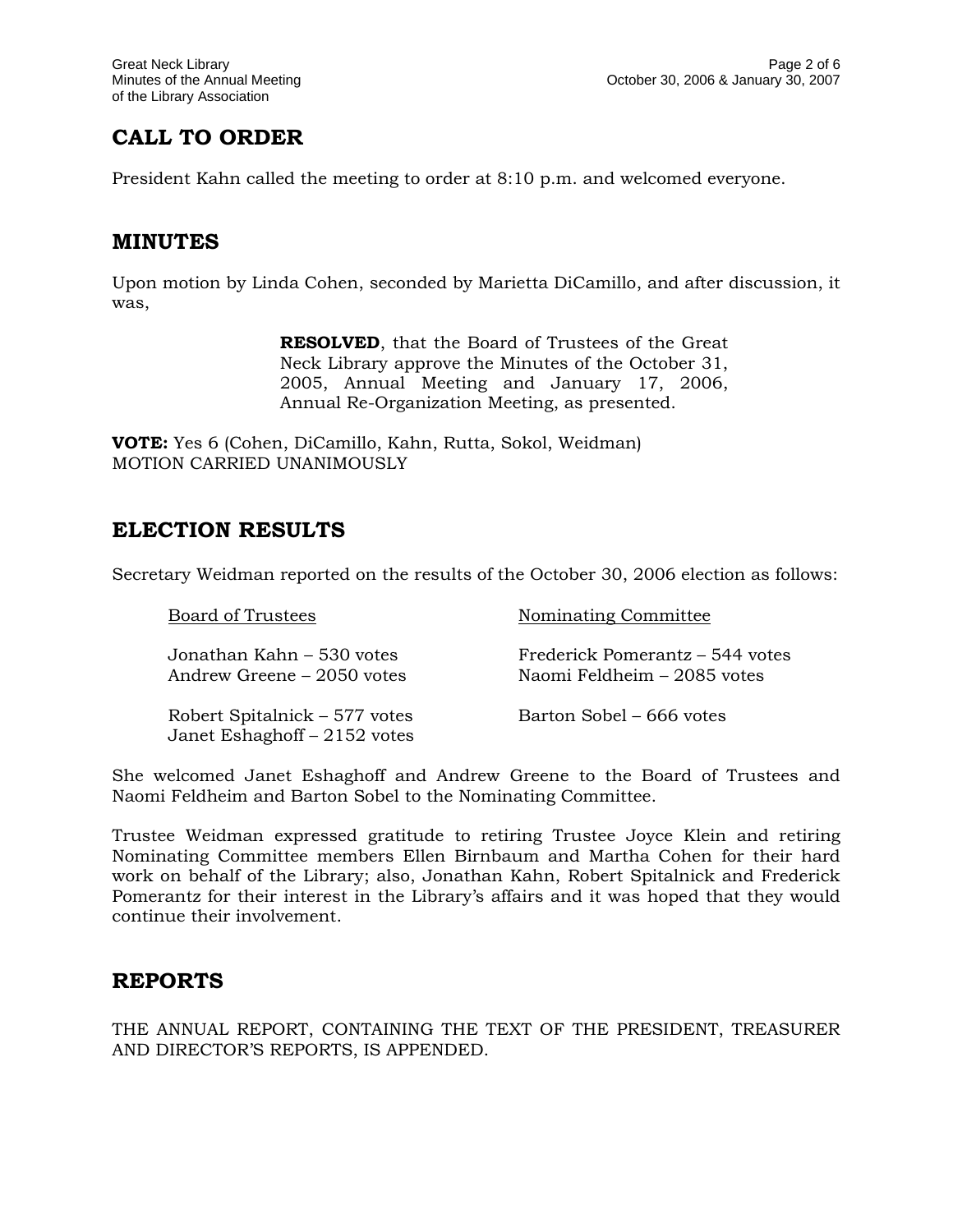President Kahn thanked the Finance Committee, especially Trustees Rutta and DiCamillo, for the outstanding job done with very astute and acute analyses of expenditure and checking things out thus saving the Library thousands of dollars.

Public Comments: Karen Rubin, Naomi Feldheim, Carol Frank, Emanuel Kline

### **PRESENTATION**

Trustee Weidman, retiring after serving eight (8) years on the Board of Trustees, was presented a Certificate of Appreciation and a bouquet of flowers by Trustee Kahn on behalf of his fellow Trustees. He expressed appreciation for the hard work and time that both Trustee Weidman, and Trustee Klein who was not present, spent in helping the community.

In response, Trustee Weidman thanked all for the interesting eight years on the Board and wished the new Trustees success in getting done the work that was begun but was not finished.

Retiring Nominating Committee members Ellen Birnbaum, Martha Cohen and Rebecca Sassouni (Board appointee to the Nominating Committee) were not present to receive their certificates. They too were thanked for their thoughts, energy and time spent in behalf of the Library and the community.

Following this, there was a brief intermission at 8:30 p.m. to allow the incoming Trustees to take their seats.

Respectfully submitted,

Bette Weidman Secretary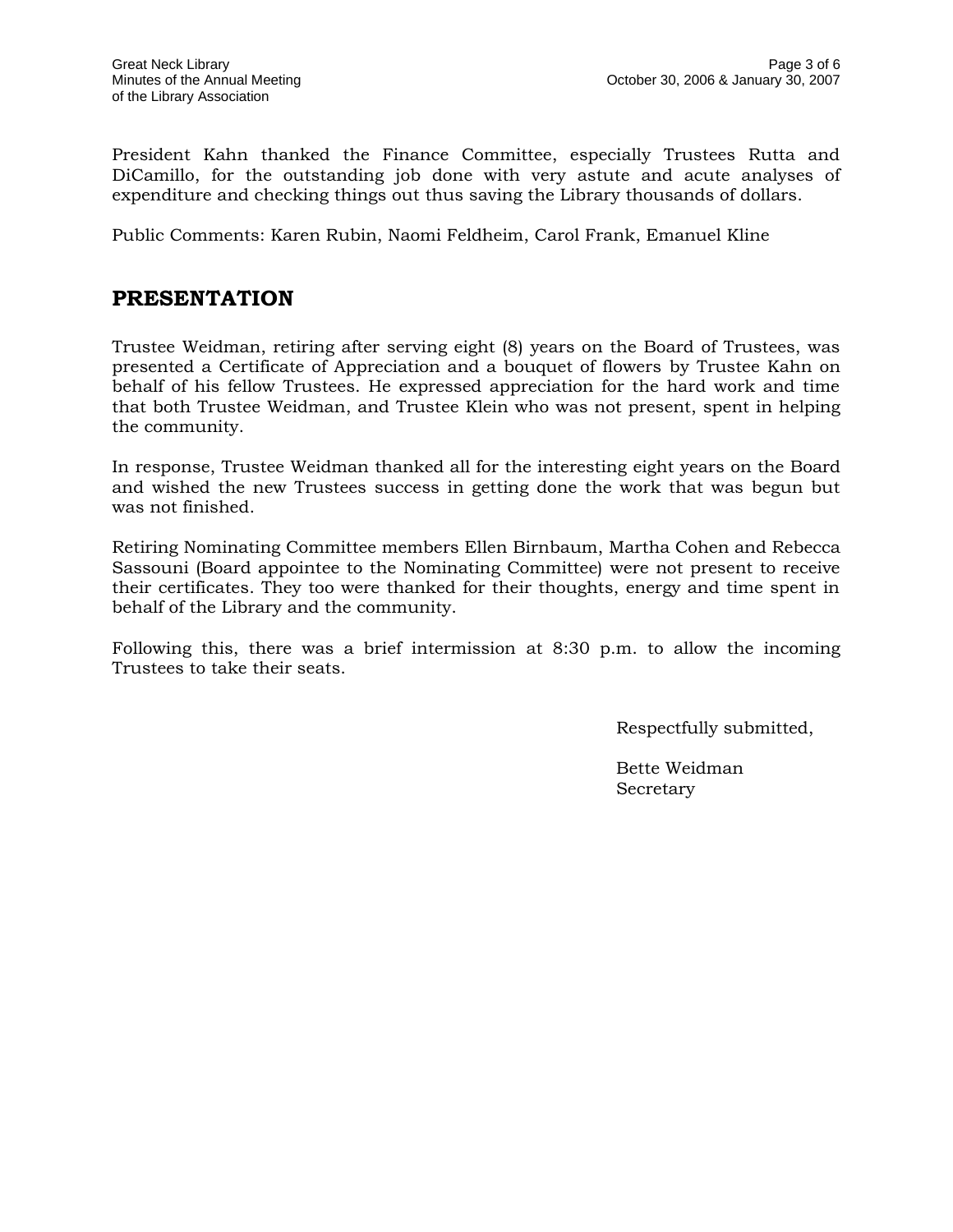### **NEW BUSINESS**

#### **a) Election of Officers**

President Kahn called for nominations for Officers.

President - Marietta DiCamillo nominated David Kahn, seconded by Linda Cohen. David Kahn was unanimously elected President.

RE-ELECTED PRESIDENT KAHN CONTINUED WITH THE NOMINATIONS FOR OFFICERS.

- Vice President Marietta DiCamillo nominated Linda Cohen, seconded by Martin Sokol. Linda Cohen was unanimously elected Vice President.
- Secretary Linda Cohen nominated Martin Sokol. Sokol declined. Marietta DiCamillo nominated Andrew Greene seconded by Norman Rutta. Andrew Greene was unanimously elected Secretary.
- Treasurer Marietta DiCamillo nominated Norman Rutta, seconded by Martin Sokol. Norman Rutta was unanimously elected Treasurer.
- Asst. Treasurer Linda Cohen nominated Marietta DiCamillo, seconded by Norman Rutta. Marietta DiCamillo was unanimously elected Assistant Treasurer.
- Asst. Treasurer Andrew Greene nominated Janet Eshaghoff seconded by Marietta DiCamillo. Janet Eshaghoff was unanimously elected Assistant Treasurer.

#### **b) 2007/2008 Meeting Dates**

The Board, on a motion by Linda Cohen, seconded by Marietta DiCamillo, unanimously approved the following calendar for its meetings for 2007/2008:

> Tuesday, February 27 Tuesday, March 20 – Budget Workshop Tuesday, March 27 – Board Meeting/Budget Workshop Tuesday, April 17 – Budget Hearing/Adoption Tuesday, April 24 Tuesday, May 22 (Parkville) Tuesday, June 26 Tuesday, September 25 Tuesday, October 23 Monday, October 29 – Annual Meeting/Voting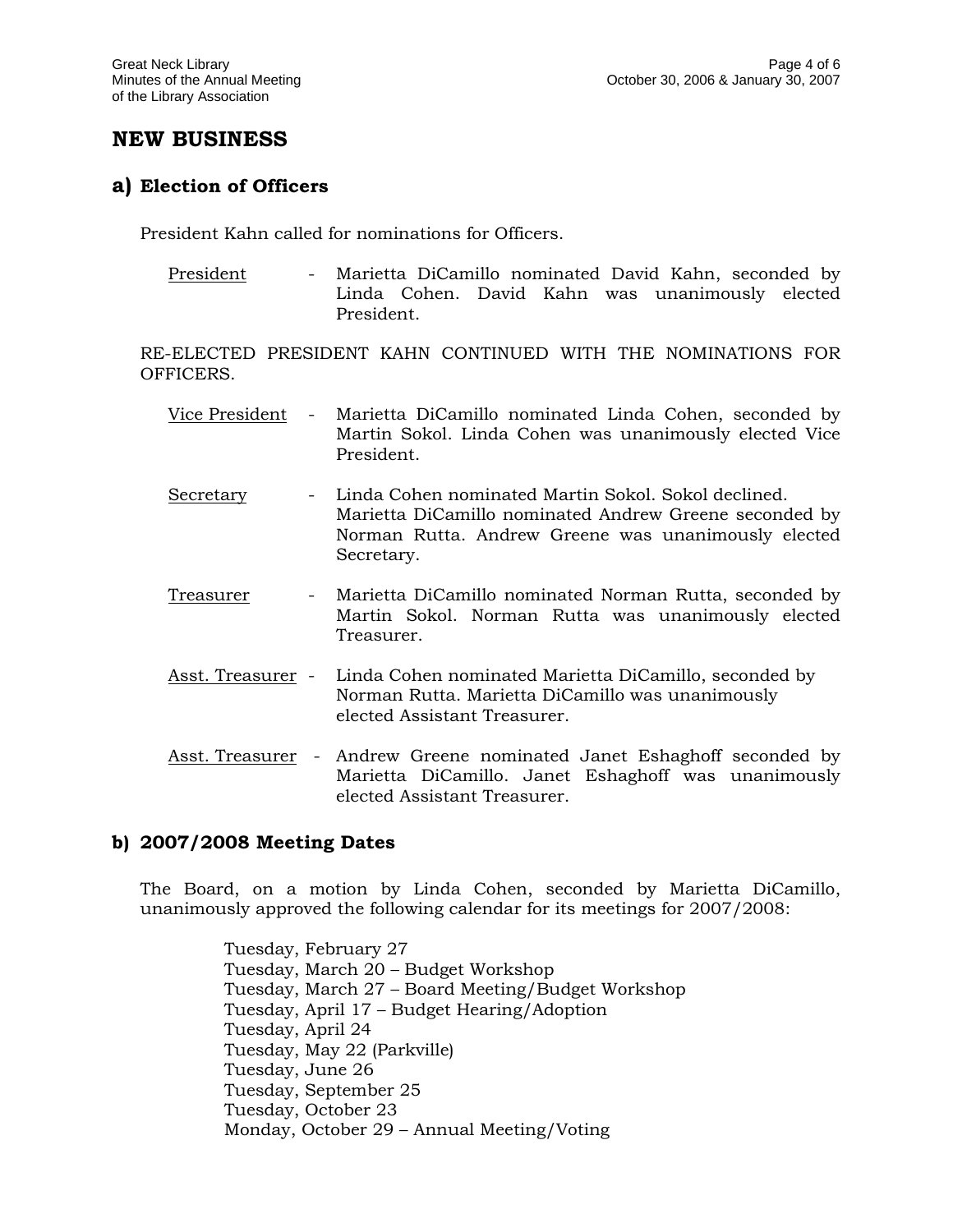Tuesday, November 27 (Parkville) Tuesday, December 18 Tuesday, January 22, 2008 Tuesday, January 29, 2008 – Annual Re-Organization Meeting

Public Comments: Emanuel Kline, Ralene Adler

#### **c) Board Elected Members to the Nominating Committee**

There were two vacant Board-elected positions on the Nominating Committee for a one-year term ending January 2008.

Upon motion by Linda Cohen, seconded by Marietta DiCamillo, and after discussion, it was,

> **RESOLVED**, that the Board of Trustees of the Great Neck Library go into Executive Session to discuss applications for the Nominating Committee.

**VOTE:** Yes 7 (Cohen, DiCamillo, Eshaghoff, Greene, Kahn, Rutta, Sokol) MOTION CARRIED UNANIMOUSLY

*The Board went into Executive Session at 8:50 p.m.* 

Upon motion by Linda Cohen, seconded by Marietta DiCamillo, and after discussion, it was,

> **RESOLVED**, that the Board of Trustees of the Great Neck Library return to public session.

**VOTE:** Yes 7 (Cohen, DiCamillo, Eshaghoff, Greene, Kahn, Rutta, Sokol) MOTION CARRIED UNANIMOUSLY

*The Board returned to public session at 9:25 p.m.*

Nominations

Marietta DiCamillo nominated Robert Mendelson, seconded by Martin Sokol. All were in favor. Robert Mendelson was elected to the Nominating Committee for another one-year term.

Martin Sokol nominated Pat Meyersfield, seconded by Marietta DiCamillo. All were in favor. Pat Meyersfield was elected to the Nominating Committee to serve a oneyear term.